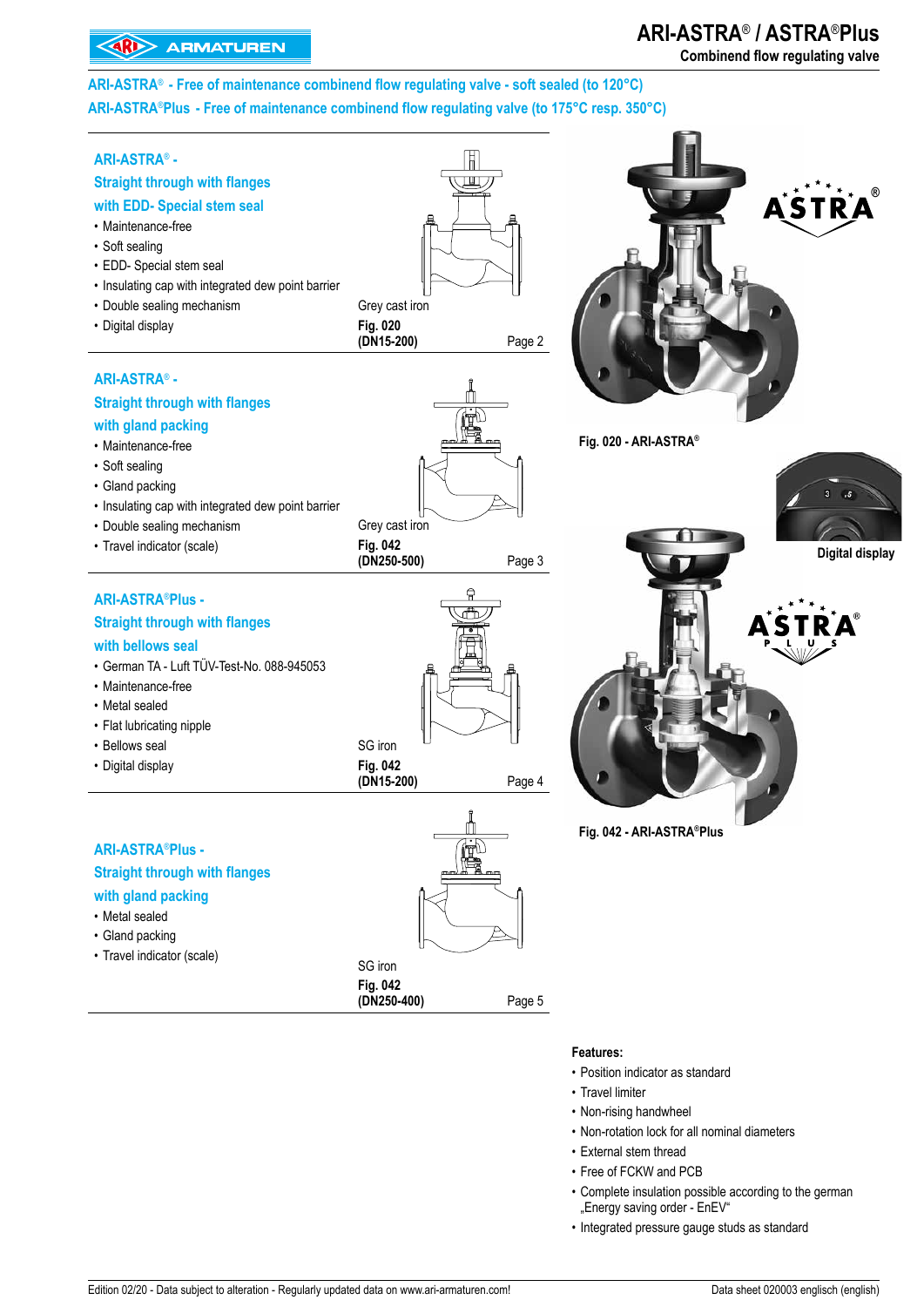#### **Combined flow regulating valve - straight through with flanges and special spindle seal (Grey cast iron)**



| <b>Figure</b>        | <b>Nominal pressure</b>           | <b>Material</b>                                                                    | <b>Nominal diameter</b> |
|----------------------|-----------------------------------|------------------------------------------------------------------------------------|-------------------------|
| 12.020               | <b>PN 16</b>                      | EN-JL1040                                                                          | DN15-200                |
| <b>Construction:</b> |                                   | Operating temperature -10°C to +120°C<br>(for a short time up to $+130^{\circ}$ C) |                         |
|                      | . digital display made of plastic |                                                                                    |                         |
|                      | • pressure gauge stud             |                                                                                    |                         |
|                      |                                   |                                                                                    |                         |

**Observe restrictions at high differential pressures!** (see below) (for max. permissible ΔP in throttling function, refer to annex: Flow diagram)

| <b>Parts</b>                                                                                                       |              |                                                                                      |                     |     |                          |                                                                       |      |      |      |      |                                                                                           |     |     |                                            |     |  |  |
|--------------------------------------------------------------------------------------------------------------------|--------------|--------------------------------------------------------------------------------------|---------------------|-----|--------------------------|-----------------------------------------------------------------------|------|------|------|------|-------------------------------------------------------------------------------------------|-----|-----|--------------------------------------------|-----|--|--|
| Pos.                                                                                                               | Sp.p.        | <b>Description</b>                                                                   |                     |     |                          | Fig. 12.020 DN15-80<br>Fig. 12.020 DN100-200<br>EN-JL1040, EN-GJL-250 |      |      |      |      |                                                                                           |     |     |                                            |     |  |  |
| 1                                                                                                                  |              | Body                                                                                 |                     |     |                          |                                                                       |      |      |      |      |                                                                                           |     |     |                                            |     |  |  |
| $\overline{2}$                                                                                                     |              | <b>Bonnet</b>                                                                        |                     |     |                          | EN-JL1040, EN-GJL-250                                                 |      |      |      |      |                                                                                           |     |     |                                            |     |  |  |
| 3                                                                                                                  | x            | Plug                                                                                 |                     |     |                          | 11SMnPb30+C (Zinc lamella coating)                                    |      |      |      |      | ≤ DN150: 11SMnPb30+C (Zinc lamella coating)<br>DN200: C45E, 1.1191 (Zinc lamella coating) |     |     |                                            |     |  |  |
| 3.1                                                                                                                |              | Soft seal                                                                            |                     |     |                          | PTFE +25% C                                                           |      |      |      |      |                                                                                           |     |     |                                            |     |  |  |
| 4                                                                                                                  |              | Stem                                                                                 |                     |     |                          | X20Cr13+QT, 1.4021+QT (burnished)                                     |      |      |      |      |                                                                                           |     |     |                                            |     |  |  |
| 5                                                                                                                  | X            | Handwheel                                                                            |                     |     |                          | $\leq$ DN50: PA 6<br>> DN50: DC01, 1.0330 (coated)                    |      |      |      |      | DC01, 1.0330 (coated)                                                                     |     |     |                                            |     |  |  |
| 6                                                                                                                  |              | Sealing ring                                                                         |                     |     |                          | EPDM70 (EDD- Special stem seal)                                       |      |      |      |      |                                                                                           |     |     |                                            |     |  |  |
| 11                                                                                                                 | X            | $O$ -ring                                                                            |                     |     | EPDM                     |                                                                       |      |      |      |      |                                                                                           |     |     |                                            |     |  |  |
| 11                                                                                                                 | X            | Gasket                                                                               |                     |     | $\overline{\phantom{a}}$ |                                                                       |      |      |      |      | Pure graphite (CrNi laminated with graphite)                                              |     |     |                                            |     |  |  |
| 19                                                                                                                 |              | Insulating cap                                                                       |                     |     | PA 6.6                   |                                                                       |      |      |      |      |                                                                                           |     |     |                                            |     |  |  |
| 20                                                                                                                 | X            | Indicator (digital)                                                                  |                     |     | <b>ABS</b>               |                                                                       |      |      |      |      |                                                                                           |     |     |                                            |     |  |  |
| 23                                                                                                                 | $\mathsf{x}$ | Cap                                                                                  |                     |     | PA 6.6                   |                                                                       |      |      |      |      |                                                                                           |     |     |                                            |     |  |  |
| 39                                                                                                                 |              | Pressure gauge stud (G1/4")                                                          |                     |     |                          | CW614N, 2.0401                                                        |      |      |      |      |                                                                                           |     |     |                                            |     |  |  |
| 40                                                                                                                 |              | Gasket                                                                               |                     |     |                          | Aramide fibre                                                         |      |      |      |      |                                                                                           |     |     |                                            |     |  |  |
| L Spare parts                                                                                                      |              |                                                                                      |                     |     |                          |                                                                       |      |      |      |      |                                                                                           |     |     |                                            |     |  |  |
| <b>DN</b><br>15<br>20<br>25<br>32<br>40<br>50<br>65<br>80<br>100<br>125<br>150<br>200                              |              |                                                                                      |                     |     |                          |                                                                       |      |      |      |      |                                                                                           |     |     |                                            |     |  |  |
|                                                                                                                    |              |                                                                                      |                     |     |                          |                                                                       |      |      |      |      |                                                                                           |     |     |                                            |     |  |  |
|                                                                                                                    |              | Face-to-face dimension FTF series 1 acc. to DIN EN 558                               |                     |     |                          |                                                                       |      |      |      |      |                                                                                           |     |     | Standard-flange dimensions refer to page 7 |     |  |  |
| L                                                                                                                  |              |                                                                                      | (mm)                | 130 | 150                      | 160                                                                   | 180  | 200  | 230  | 290  | 310                                                                                       | 350 | 400 | 480                                        | 600 |  |  |
| <b>Dimensions</b>                                                                                                  |              |                                                                                      |                     |     |                          |                                                                       |      |      |      |      |                                                                                           |     |     |                                            |     |  |  |
| H1                                                                                                                 |              |                                                                                      | (mm)                | 215 | 215                      | 215                                                                   | 215  | 255  | 255  | 315  | 335                                                                                       | 370 | 400 | 450                                        | 540 |  |  |
| ØA                                                                                                                 |              |                                                                                      | (mm)                | 60  | 60                       | 60                                                                    | 60   | 60   | 60   | 60   | 87                                                                                        | 87  | 87  | 87                                         | 87  |  |  |
| ØC1                                                                                                                |              |                                                                                      | (mm)                | 110 | 110                      | 110                                                                   | 110  | 140  | 140  | 180  | 180                                                                                       | 180 | 180 | 180                                        | 210 |  |  |
| Travel                                                                                                             |              |                                                                                      | (mm)                | 20  | 20                       | 20                                                                    | 20   | 30   | 30   | 40   | 48                                                                                        | 48  | 54  | 70                                         | 90  |  |  |
| Limitation <sub>AP</sub>                                                                                           |              |                                                                                      | (bar)               | 16  | 16                       | 16                                                                    | 16   | 16   | 16   | 16   | 16                                                                                        | 16  | 16  | 16                                         | 14  |  |  |
| Kvs-value                                                                                                          |              |                                                                                      | (m <sup>3</sup> /h) | 4,5 | 6,6                      | 9,8                                                                   | 15,1 | 24,9 | 48,5 | 74,4 | 111                                                                                       | 165 | 242 | 372                                        | 704 |  |  |
| 4<br>5,9<br>Zeta-value<br>−−                                                                                       |              |                                                                                      |                     |     |                          |                                                                       | 7,3  | 6,6  | 4,2  | 5,1  | 5,3                                                                                       | 5,9 | 6,7 | 5,8                                        | 5,2 |  |  |
| 0,44<br>0,63<br>Z-Value acc. to VDMA 24423<br>0,54<br>0.52<br>0,36<br>0.30<br>0.27<br>0.23<br>0.23<br>0.47<br>0.37 |              |                                                                                      |                     |     |                          |                                                                       |      |      | 0.23 |      |                                                                                           |     |     |                                            |     |  |  |
|                                                                                                                    |              | Zeta-value  range of tolerance for Kvs-values acc. to VDI/VDE 2173                   |                     |     |                          |                                                                       |      |      |      |      |                                                                                           |     |     |                                            |     |  |  |
|                                                                                                                    |              | Handwheel-diameter $\geq$ DN100 at $\Delta p \geq 10$ bar, look at ARI-TL 0060000065 |                     |     |                          |                                                                       |      |      |      |      |                                                                                           |     |     |                                            |     |  |  |
|                                                                                                                    |              |                                                                                      |                     |     |                          |                                                                       |      |      |      |      |                                                                                           |     |     |                                            |     |  |  |
| Weights                                                                                                            |              |                                                                                      |                     |     |                          |                                                                       |      |      |      |      |                                                                                           |     |     |                                            |     |  |  |
| 12.020                                                                                                             |              |                                                                                      | (kg)                | 3,5 | 4,1                      | 4,8                                                                   | 6.6  | 9    | 11,5 | 18.5 | 24,5                                                                                      | 40  | 49  | 91                                         | 170 |  |  |

Information / restriction of technical rules need to be observed!

ARI-Valves of EN-JL1040 are not allowed to be operated in systems acc. to TRD 110.

A production allowance acc. to TRB 801 No. 45 exists (acc. to TRB 801 No. 45 EN-JL1040 is not allowed.)

The engineer, designing a system or a plant, is responsible for the selection of the correct valve.

Resistance and fitness must be verified (contact manufacturer for information, refer to Product overview and Resistance list).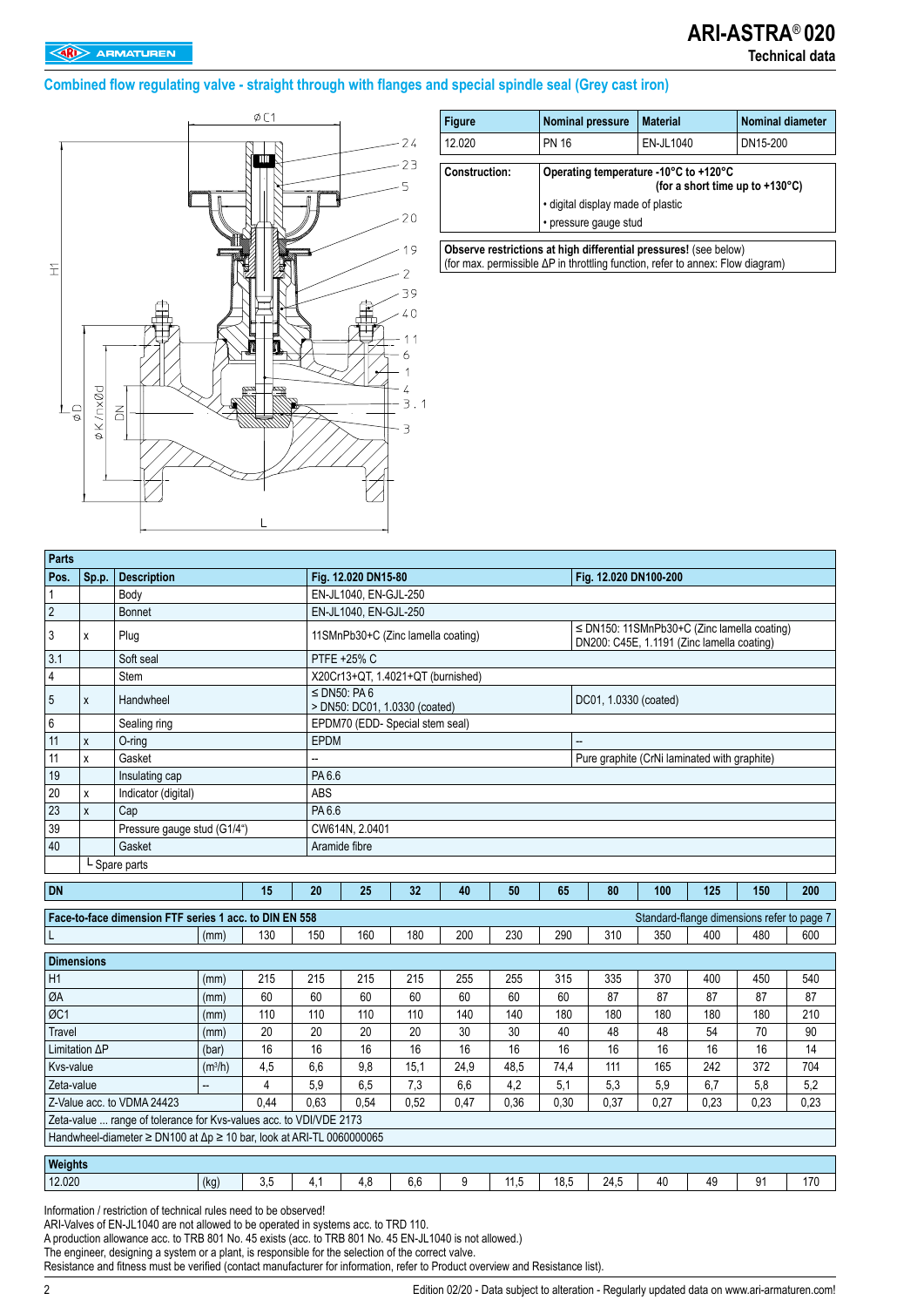# **ARI-ASTRA**® **042**

### **Technical data**

#### **Combined flow regulating valve - straight through with flanges and gland seal (Grey cast iron)**



| <b>Figure</b>                                                   | <b>Nominal pressure</b>                             | <b>Material</b>                       | <b>Nominal diameter</b> |  |  |  |  |  |
|-----------------------------------------------------------------|-----------------------------------------------------|---------------------------------------|-------------------------|--|--|--|--|--|
| 12.042                                                          | <b>PN 16</b>                                        | EN-JL1040                             | DN250-500               |  |  |  |  |  |
| <b>Construction:</b>                                            | • travel indicator (scale)<br>· pressure gauge stud | Operating temperature -10°C to +200°C |                         |  |  |  |  |  |
| Observe restrictions at high differential pressures (see below) |                                                     |                                       |                         |  |  |  |  |  |

**Observe restrictions at high differential pressures!** (see below) (for max. permissible ΔP in throttling function, refer to annex: Flow diagram)

| Parts            |       |                                      |                                              |
|------------------|-------|--------------------------------------|----------------------------------------------|
| Pos.             | Sp.p. | <b>Description</b>                   | Fig. 12.042 DN250-400                        |
|                  |       | Body                                 | EN-JL1040, EN-GJL-250                        |
| $\overline{c}$   |       | Bonnet                               | EN-JL1040, EN-GJL-250                        |
| 3                | X     | Plug                                 | P265 GH, 1.0425 / G19 9 Nb Si, 1.4551        |
| 3.1              |       | Soft seal                            | PTFE +25% C                                  |
| 4                | X     | Stem                                 | X20Cr13+QT, 1.4021+QT (burnished)            |
| $\overline{5}$   |       | Handwheel                            | EN-JL1040, EN-GJL-250 (coated)               |
| $\boldsymbol{6}$ | X     | Packing ring                         | Pure graphite                                |
| $\overline{7}$   |       | Stud                                 | 25CrMo4, 1.7218                              |
| 8                |       | Hexagon nut                          | C35E, 1.1181                                 |
| 9                | X     | Gasket                               | Pure graphite (CrNi laminated with graphite) |
| 19               |       | Guard cap                            | 11SMnPb30+C (coated)                         |
| 25               |       | Indicator (Travel indicator (scale)) | AI                                           |
| 28               |       | Pressure gauge stud (G1/4")          | CW614N, 2.0401                               |
| 29               |       | Gasket                               | Aramide fibre                                |
| 30               |       | Locking device                       | $St - A3G$                                   |
| 33               |       | <b>Travel limiter</b>                | $4.6 - A2T$                                  |
|                  |       | L Spare parts                        |                                              |

| <b>DN</b>                                                          |           | 250 | 300  | 350  | 400  | 500                                        |
|--------------------------------------------------------------------|-----------|-----|------|------|------|--------------------------------------------|
|                                                                    |           |     |      |      |      |                                            |
| Face-to-face dimension FTF series 1 acc. to DIN EN 558             |           |     |      |      |      | Standard-flange dimensions refer to page 7 |
| ᆞ                                                                  | (mm)      | 730 | 850  | 980  | 1100 | 1350                                       |
|                                                                    |           |     |      |      |      |                                            |
| <b>Dimensions</b>                                                  |           |     |      |      |      |                                            |
| H <sub>2</sub>                                                     | (mm)      | 600 | 685  | 775  | 790  | 901                                        |
| H <sub>3</sub>                                                     | (mm)      | 785 | 890  | 1035 | 1050 | 1157                                       |
| ØC <sub>2</sub>                                                    | (mm)      | 520 | 520  | 640  | 640  | 640                                        |
| Travel                                                             | (mm)      | 66  | 84   | 84   | 91   | 119                                        |
| Limitation AP                                                      | (bar)     | 9   | 6    | 4,5  | 3,5  | 1,5                                        |
| Kvs-value                                                          | $(m^3/h)$ | 812 | 1380 | 1651 | 2383 | 3185                                       |
| Zeta-value                                                         | $- -$     | 9,5 | 6,8  | 8,8  | 7,2  | 9,9                                        |
| Zeta-value  range of tolerance for Kvs-values acc. to VDI/VDE 2173 |           |     |      |      |      |                                            |
|                                                                    |           |     |      |      |      |                                            |
| Weights                                                            |           |     |      |      |      |                                            |
| 12.042                                                             | (kg)      | 265 | 360  | 535  | 765  | 1171                                       |

Information / restriction of technical rules need to be observed!

ARI-Valves of EN-JL1040 are not allowed to be operated in systems acc. to TRD 110.

A production allowance acc. to TRB 801 No. 45 exists (acc. to TRB 801 No. 45 EN-JL1040 is not allowed.)

The engineer, designing a system or a plant, is responsible for the selection of the correct valve.

Resistance and fitness must be verified (contact manufacturer for information, refer to Product overview and Resistance list).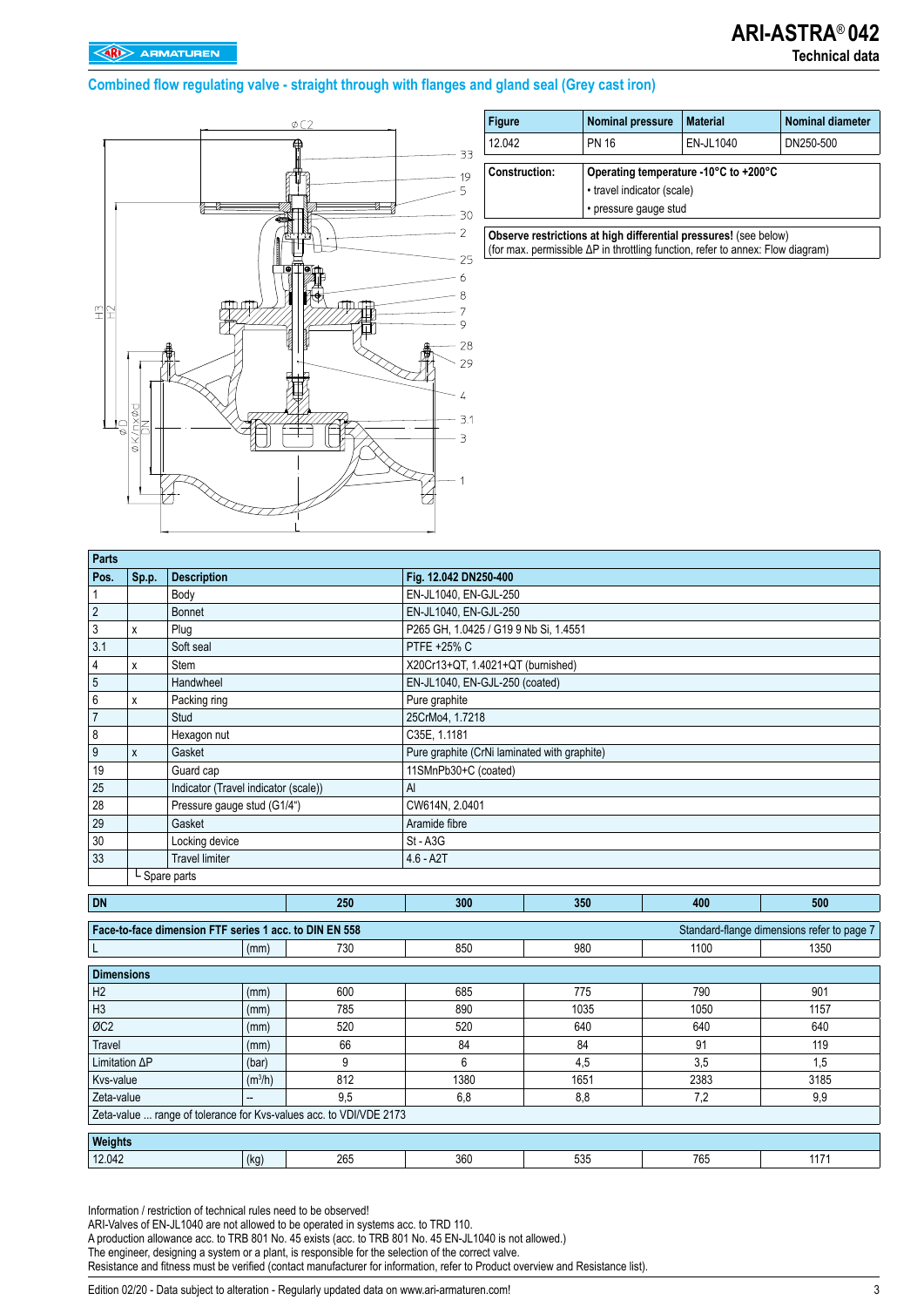## **ARI-ASTRA**®**Plus 042**

#### **Combined flow regulating valve - straight through with flanges and bellows seal (SG iron)**



| 22.042<br><b>EN-JS1049</b><br>DN15-200<br><b>PN 16</b><br>DN15-150:<br>Operating temperature -10°C to +175°C<br>. digital display made of plastic<br>• pressure gauge stud<br>(travel indicator (scale) optional: -10°C to +350°C)<br>$DN200+$ | <b>Figure</b> | <b>Nominal pressure</b> | <b>Material</b> | Nominal diameter |  |  |  |
|------------------------------------------------------------------------------------------------------------------------------------------------------------------------------------------------------------------------------------------------|---------------|-------------------------|-----------------|------------------|--|--|--|
| <b>Construction:</b>                                                                                                                                                                                                                           |               |                         |                 |                  |  |  |  |
| Operating temperature -10°C to +350°C<br>• travel indicator (scale)<br>(pressure gauge stud optional: -10°C to +200°C)                                                                                                                         |               |                         |                 |                  |  |  |  |

**Observe restrictions at high differential pressures!** (see below) (for max. permissible ΔP in throttling function, refer to annex: Flow diagram)



| Parts           |       |                                               |  |              |                  |                                                    |    |    |  |    |                                |     |     |     |  |
|-----------------|-------|-----------------------------------------------|--|--------------|------------------|----------------------------------------------------|----|----|--|----|--------------------------------|-----|-----|-----|--|
| Pos.            | Sp.p. | <b>Description</b>                            |  |              |                  | Fig. 22.042 (DN15-150)                             |    |    |  |    | Fig. 22.042 (DN200)            |     |     |     |  |
|                 |       | Body                                          |  |              |                  | EN-JS1049, EN-GJS-400-18U-LT                       |    |    |  |    |                                |     |     |     |  |
| 1.2             |       | Seat ring                                     |  |              |                  | X20Cr13+QT, 1.4021+QT                              |    |    |  |    |                                |     |     |     |  |
| $\overline{c}$  |       | Bonnet                                        |  |              |                  | EN-JS1049, EN-GJS-400-18U-LT                       |    |    |  |    |                                |     |     |     |  |
| $\mathfrak{Z}$  | X     | Plug                                          |  |              |                  | X20Cr13+QT, 1.4021+QT                              |    |    |  |    |                                |     |     |     |  |
| $\overline{4}$  | x     | Stem                                          |  |              |                  | X20Cr13+QT, 1.4021+QT (burnished)                  |    |    |  |    |                                |     |     |     |  |
| 4.1             |       | <b>Bellows seal</b>                           |  |              |                  | X6CrNiMoTi17-12-2, 1.4571                          |    |    |  |    |                                |     |     |     |  |
| 5               |       | Handwheel                                     |  |              |                  | $\leq$ DN80: PA 6<br>> DN80: DC01, 1.0330 (coated) |    |    |  |    | EN-JL1040, EN-GJL-250 (coated) |     |     |     |  |
| $6\phantom{1}6$ | X     | Packing ring                                  |  |              |                  | Pure graphite                                      |    |    |  |    |                                |     |     |     |  |
| $\overline{7}$  |       | Stud                                          |  |              |                  | 25CrMo4, 1.7218                                    |    |    |  |    |                                |     |     |     |  |
| $\,8\,$         |       | Hexagon nut                                   |  |              |                  | C35E, 1.1181                                       |    |    |  |    |                                |     |     |     |  |
| 9               |       | Gasket                                        |  |              |                  | Pure graphite (CrNi laminated with graphite)       |    |    |  |    |                                |     |     |     |  |
| 19              |       | Guard cap                                     |  |              |                  | 11SMnPb30+C, 1.0718+C (coated)                     |    |    |  |    |                                |     |     |     |  |
| 33              |       | <b>Travel limiter</b>                         |  |              |                  | $4.6 - A2T / 8 - A2T$                              |    |    |  |    |                                |     |     |     |  |
| 40              |       | Gasket                                        |  |              |                  | Aramide fibre                                      |    |    |  |    |                                |     |     |     |  |
| 41              |       | Pressure gauge stud (G1/4")<br>CW614N, 2.0401 |  |              |                  |                                                    |    |    |  |    |                                |     |     |     |  |
| 43              |       | Indicator (Travel indicator (scale))          |  | $\mathsf{A}$ |                  |                                                    |    |    |  |    |                                |     |     |     |  |
| 76              | x     | Indicator (digital)                           |  |              | <b>ABS</b><br>-- |                                                    |    |    |  |    |                                |     |     |     |  |
|                 |       | L Spare parts                                 |  |              |                  |                                                    |    |    |  |    |                                |     |     |     |  |
| DN              |       |                                               |  | 20           | 25               |                                                    | 40 | 50 |  | 80 | 100                            | 125 | 150 | 200 |  |
| 15<br>32<br>65  |       |                                               |  |              |                  |                                                    |    |    |  |    |                                |     |     |     |  |

| Face-to-face dimension FTF series 1 acc. to DIN EN 558<br>Standard-flange dimensions refer to page 7 |                     |      |      |      |     |     |      |      |      |      |      |     |     |
|------------------------------------------------------------------------------------------------------|---------------------|------|------|------|-----|-----|------|------|------|------|------|-----|-----|
| L                                                                                                    | (mm)                | 130  | 150  | 160  | 180 | 200 | 230  | 290  | 310  | 350  | 400  | 480 | 600 |
| <b>Dimensions</b>                                                                                    |                     |      |      |      |     |     |      |      |      |      |      |     |     |
| H <sub>2</sub>                                                                                       | (mm)                | 225  | 225  | 235  | 235 | 255 | 255  | 270  | 290  | 380  | 405  | 435 | 520 |
| H <sub>3</sub>                                                                                       | (mm)                | 240  | 240  | 245  | 245 | 275 | 275  | 295  | 315  | 425  | 465  | 495 | 625 |
| ØC                                                                                                   | (mm)                | 140  | 140  | 140  | 140 | 140 | 140  | 140  | 140  | 210  | 210  | 210 | 400 |
| Travel                                                                                               | (mm)                | 6    | 6    | 8    | 8   | 13  | 13   | 16   | 20   | 25   | 32   | 40  | 50  |
| Limitation $\Delta P$                                                                                | (bar)               | 16   | 16   | 16   | 16  | 16  | 16   | 16   | 16   | 16   | 16   | 16  | 14  |
| Kvs-value                                                                                            | (m <sup>3</sup> /h) | 5.04 | 6.06 | 8.72 | 14  | 27  | 33.2 | 55.4 | 89.5 | 125  | 224  | 330 | 570 |
| Zeta-value                                                                                           | --                  | 3.2  |      | 8,2  | 8,5 | 5,6 | 9,1  | 9,3  | 8,2  | 10,2 | 7,8  | 7,4 | 7,9 |
| Zeta-value  range of tolerance for Kvs-values acc. to VDI/VDE 2173                                   |                     |      |      |      |     |     |      |      |      |      |      |     |     |
|                                                                                                      |                     |      |      |      |     |     |      |      |      |      |      |     |     |
| Weights                                                                                              |                     |      |      |      |     |     |      |      |      |      |      |     |     |
| 22.042                                                                                               | (kg)                |      | 5    | 6.1  | 7.2 | 8.7 | 10,8 | 14,9 | 20,7 | 32,4 | 51,6 | 74  | 147 |

Information / restriction of technical rules need to be observed!

A production allowance acc. to TRB 801 No. 45 exists

The engineer, designing a system or a plant, is responsible for the selection of the correct valve.

Resistance and fitness must be verified (contact manufacturer for information, refer to Product overview and Resistance list).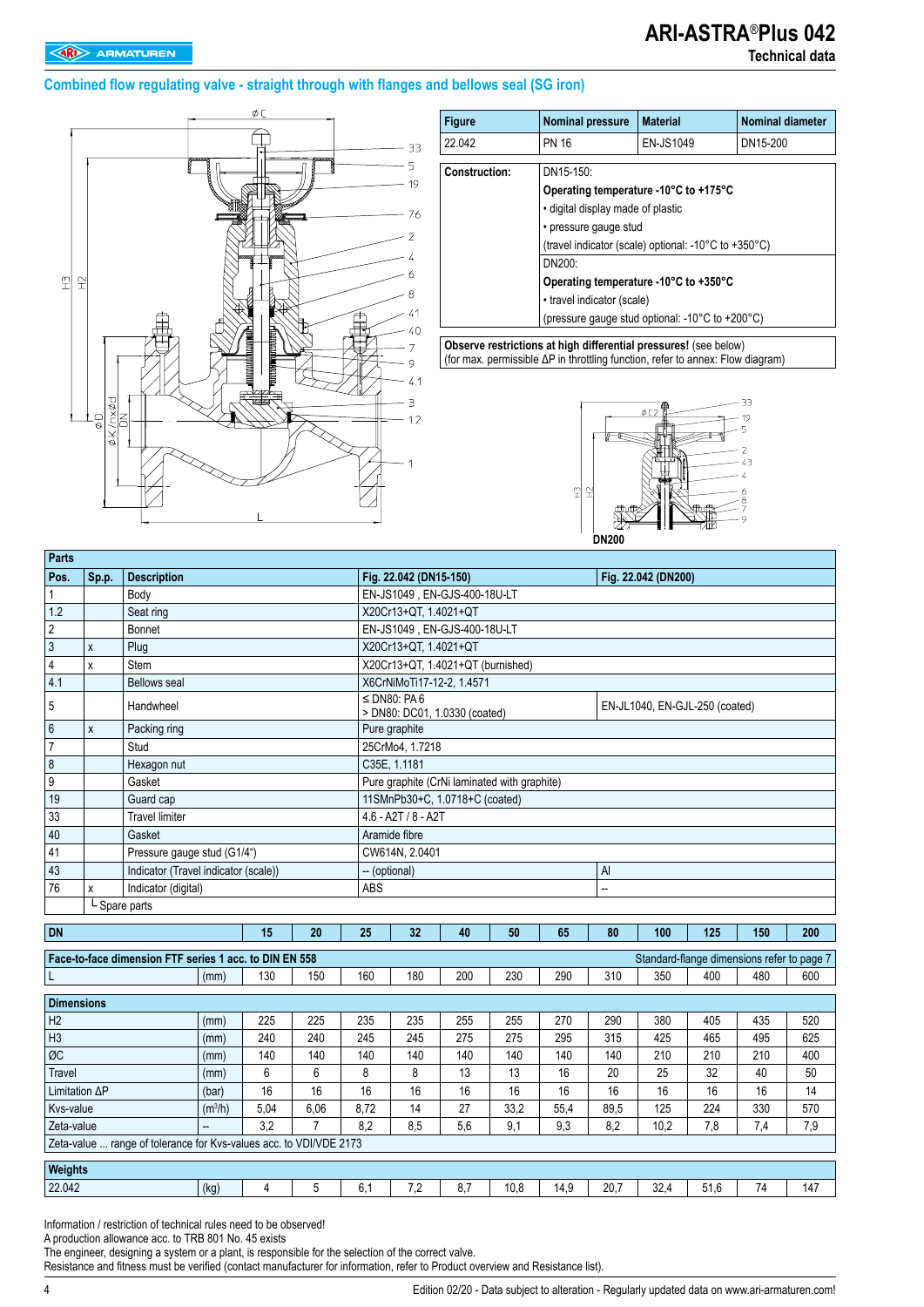# **ARI-ASTRA**®**Plus 042**

### **Technical data**

### **Combined flow regulating valve - straight through with flanges and gland seal (SG iron)**



| <b>Figure</b>              | <b>Nominal pressure</b>                                                                                                                            | <b>Material</b>  | <b>Nominal diameter</b> |  |  |  |  |  |  |  |  |
|----------------------------|----------------------------------------------------------------------------------------------------------------------------------------------------|------------------|-------------------------|--|--|--|--|--|--|--|--|
| 22.042                     | <b>PN 16</b>                                                                                                                                       | <b>EN-JS1049</b> | DN250-400               |  |  |  |  |  |  |  |  |
| <b>Construction:</b>       | Operating temperature: -10°C to +350°C                                                                                                             |                  |                         |  |  |  |  |  |  |  |  |
| • Travel indicator (scale) |                                                                                                                                                    |                  |                         |  |  |  |  |  |  |  |  |
|                            | (pressure gauge stud optional: -10°C to +200°C)                                                                                                    |                  |                         |  |  |  |  |  |  |  |  |
|                            | Observe restrictions at high differential pressures! (see below)<br>(for max. permissible ΔP in throttling function, refer to annex: Flow diagram) |                  |                         |  |  |  |  |  |  |  |  |

| Parts          |       |                                        |                                              |
|----------------|-------|----------------------------------------|----------------------------------------------|
| Pos.           | Sp.p. | <b>Description</b>                     | Fig. 22.042 (DN250-400)                      |
|                |       | Body                                   | EN-JS1049, EN-GJS-400-18U-LT                 |
| 1.2            |       | Seat ring                              | X20Cr13+QT 1.4021+QT                         |
| $\overline{2}$ |       | Bonnet                                 | EN-JS1049, EN-GJS-400-18U-LT                 |
| 3              | X     | Plug                                   | P265 GH, 1.0425 / G19 9 Nb Si, 1.4551        |
| 4              | x     | <b>Stem</b>                            | X20Cr13+QT, 1.4021+QT (burnished)            |
| $\overline{5}$ |       | Handwheel                              | EN-JL1040, EN-GJL-250 (coated)               |
| $6\,$          | x     | Packing ring                           | Pure graphite                                |
| $\overline{7}$ |       | Stud                                   | 25CrMo4, 1.7218                              |
| 8              |       | Hexagon nut                            | C35E, 1.1181                                 |
| 9              | X     | Gasket                                 | Pure graphite (CrNi laminated with graphite) |
| 19             |       | Guard cap                              | 11SMnPb30+C, 1.0718+C (coated)               |
| 25             |       | Indicator (Travel indicator (scale))   | AI                                           |
| 28             |       | Pressure gauge stud (G1/4") (optional) | CW614N, 2.0401                               |
| 29             |       | Gasket (optional)                      | Aramide fibre                                |
| 30             |       | Locking device                         | St - A3G                                     |
| 33             |       | <b>Travel limiter</b>                  | $4.6 - A2T / 5 - A2T$                        |
|                |       | - Spare parts                          |                                              |

| <b>DN</b>                                                          |                     | 250 | 300  | 350  | 400                                        |  |  |  |  |
|--------------------------------------------------------------------|---------------------|-----|------|------|--------------------------------------------|--|--|--|--|
| Face-to-face dimension FTF series 1 acc. to DIN EN 558             |                     |     |      |      | Standard-flange dimensions refer to page 7 |  |  |  |  |
|                                                                    | (mm)                | 730 | 850  | 980  | 1100                                       |  |  |  |  |
| <b>Dimensions</b>                                                  |                     |     |      |      |                                            |  |  |  |  |
| H <sub>2</sub>                                                     | (mm)                | 600 | 685  | 775  | 790                                        |  |  |  |  |
| H <sub>3</sub>                                                     | (mm)                | 785 | 890  | 1035 | 1050                                       |  |  |  |  |
| ØC <sub>2</sub>                                                    | (mm)                | 520 | 520  | 640  | 640                                        |  |  |  |  |
| Travel                                                             | (mm)                | 66  | 84   | 84   | 91                                         |  |  |  |  |
| Limitation AP                                                      | (bar)               | 9   | 6    | 4,5  | 3,5                                        |  |  |  |  |
| Kvs-value                                                          | (m <sup>3</sup> /h) | 812 | 1380 | 1651 | 2383                                       |  |  |  |  |
| Zeta-value                                                         | --                  | 9,5 | 6,8  | 8,8  | 7,2                                        |  |  |  |  |
| Zeta-value  range of tolerance for Kvs-values acc. to VDI/VDE 2173 |                     |     |      |      |                                            |  |  |  |  |
| Weights                                                            |                     |     |      |      |                                            |  |  |  |  |
| 22.042                                                             | (kg)                | 265 | 360  | 535  | 620                                        |  |  |  |  |

Information / restriction of technical rules need to be observed!

A production allowance acc. to TRB 801 No. 45 exists

The engineer, designing a system or a plant, is responsible for the selection of the correct valve.

Resistance and fitness must be verified (contact manufacturer for information, refer to Product overview and Resistance list).

Edition 02/20 - Data subject to alteration - Regularly updated data on www.ari-armaturen.com!<br>5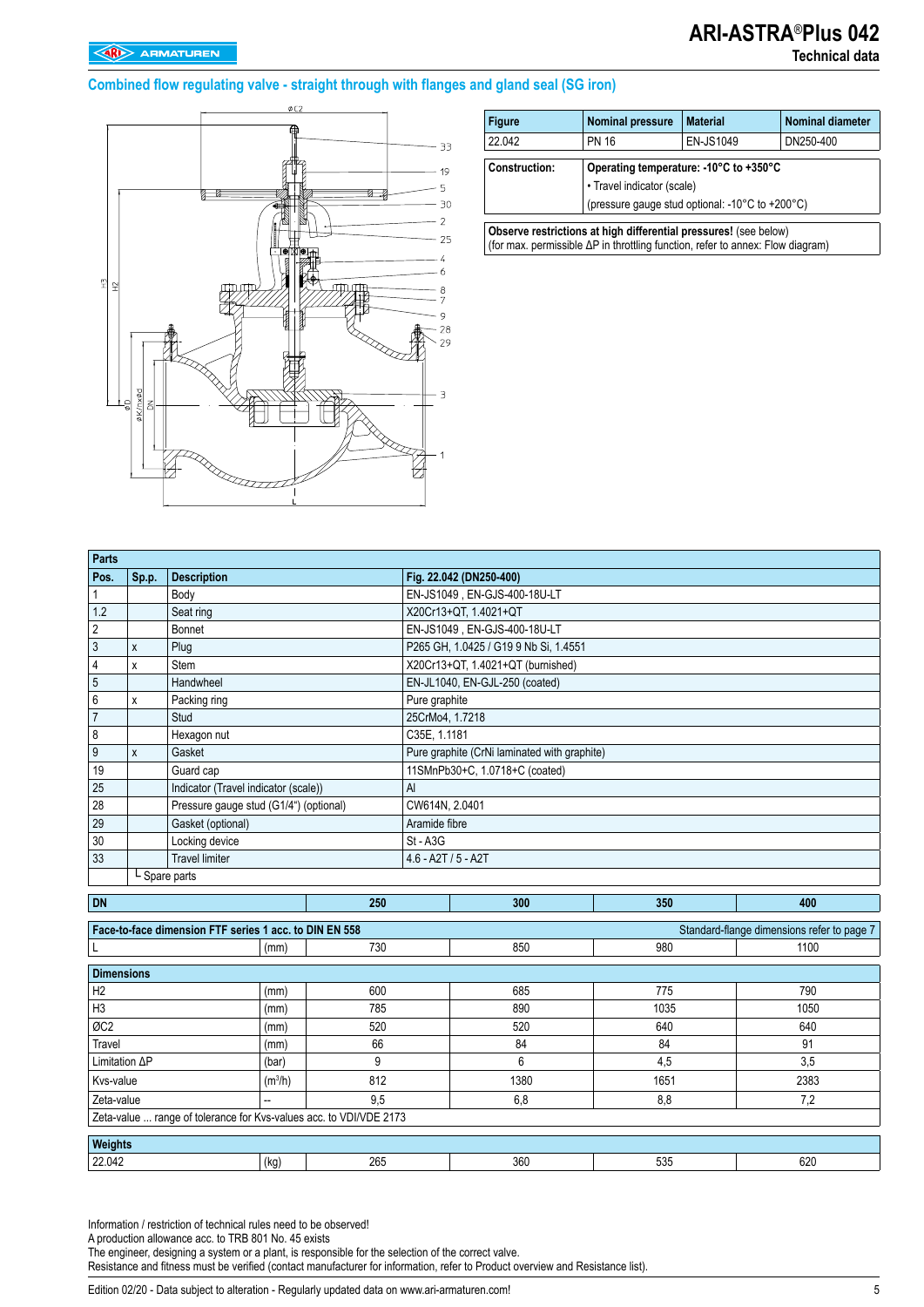### **ARI-ASTRA**® **020 / ASTRA**®**Plus 042 Travel limiter**



#### **ASTRA®Plus**

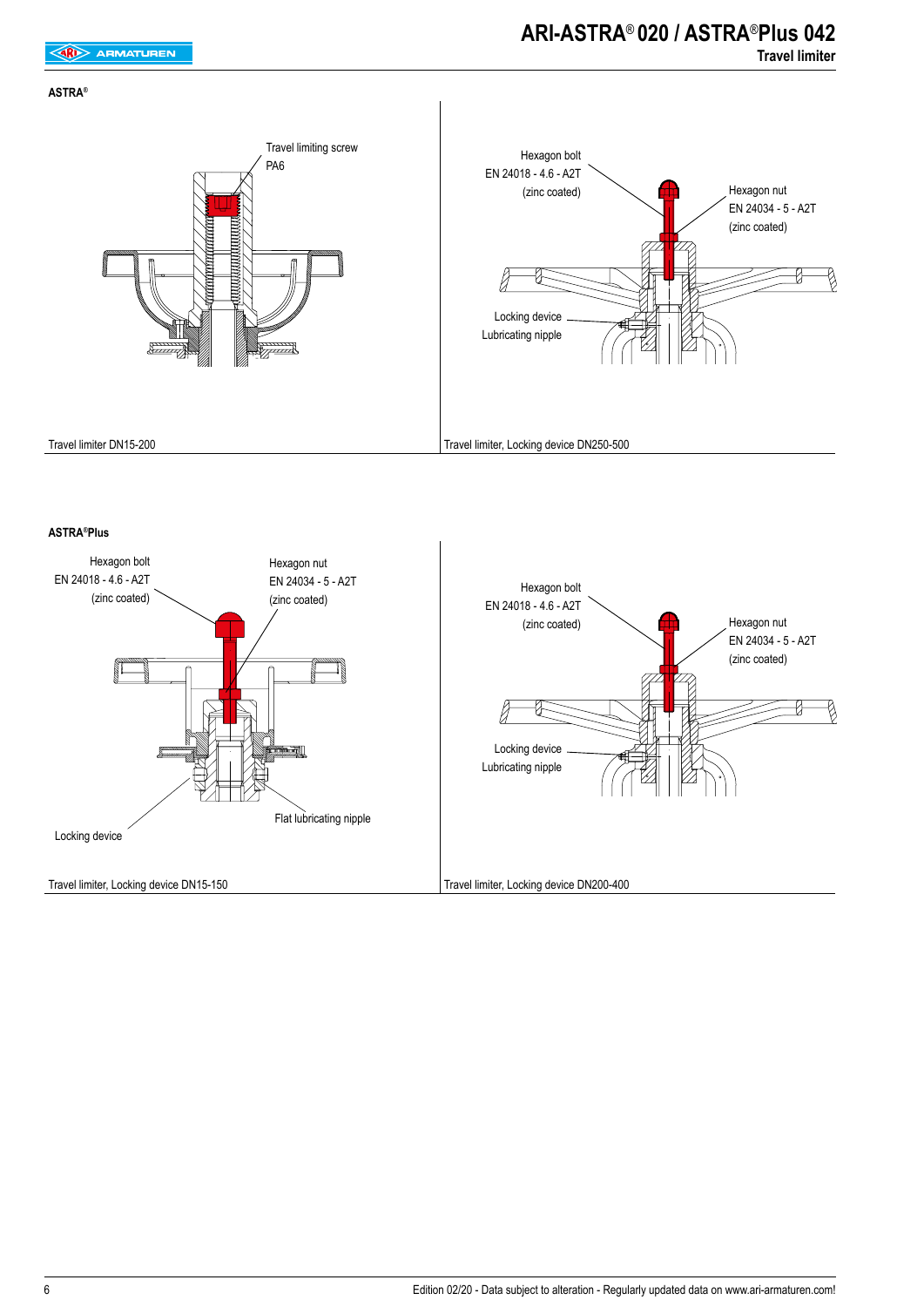## **ARI-ASTRA**® **020 / ASTRA**®**Plus 042**

**EXAMPLE ARMATUREN** 

## **Flange dimensions / Pressure-temperature-ratings / Sizing**

| <b>DN</b>   |                                                  |      | 15   | 20   | 25   | 32   | 40   | 50   | 65   | 80   | 100  | 125  | 150  | 200   | 250   | 300   | 350                                             | 400         | 500 |
|-------------|--------------------------------------------------|------|------|------|------|------|------|------|------|------|------|------|------|-------|-------|-------|-------------------------------------------------|-------------|-----|
|             | Standard flange dimensions acc. to DIN EN 1092-2 |      |      |      |      |      |      |      |      |      |      |      |      |       |       |       | Flange holes / -thickness tol. acc. To DIN 2533 |             |     |
|             | ØD                                               | (mm) | 95   | 105  | 115  | 140  | 150  | 165  | 185  | 200  | 220  | 250  | 285  | 340   | 405   | 460   | 520                                             | 580         | 715 |
| <b>PN16</b> | ØK                                               | (mm) | 65   | 75   | 85   | 100  | 110  | 125  | 145  | 160  | 180  | 210  | 240  | 295   | 355   | 410   | 470                                             | 525         | 650 |
|             | $n \times \emptyset$ d                           | (mm) | 4x14 | 4x14 | 4x14 | 4x18 | 4x18 | 4x18 | 4x18 | 8x18 | 8x18 | 8x18 | 8x22 | 12x22 | 12x26 | 12x26 | 16x26                                           | 16x30 20x33 |     |

| <b>Pressure-temperature-ratings</b> |    |                                      | Intermediate values for max, permissible operational pressures can be determined by linear interpolation of the given temperature /<br>pressure chart. |                 |                 |                 |                 |                          |
|-------------------------------------|----|--------------------------------------|--------------------------------------------------------------------------------------------------------------------------------------------------------|-----------------|-----------------|-----------------|-----------------|--------------------------|
|                                     |    |                                      |                                                                                                                                                        |                 |                 |                 |                 |                          |
| acc. to DIN EN 1092-2               |    | -10 $^{\circ}$ C to 120 $^{\circ}$ C | $150^{\circ}$ C                                                                                                                                        | $200^{\circ}$ C | $250^{\circ}$ C | $300^{\circ}$ C | $350^{\circ}$ C |                          |
| <b>EN-JL1040</b>                    | 16 | (bar)                                |                                                                                                                                                        | 14.4            | 12,8            | 11,2            | 9.6             | $\overline{\phantom{a}}$ |
| <b>EN-JS1049</b>                    | 16 | (bar)                                |                                                                                                                                                        | 15.5            | 14.7            | 13,9            | 12.8            | 11,2                     |

| Attention: Observe operating temperature! |                                                                                         |  |                        |                                                                                     |  |
|-------------------------------------------|-----------------------------------------------------------------------------------------|--|------------------------|-------------------------------------------------------------------------------------|--|
| 12.020                                    | 22.042<br>-10 $\degree$ C to +120 $\degree$ C (for a short time up to +130 $\degree$ C) |  | -10°C to +175°C        |                                                                                     |  |
| DN15-200                                  | · digital display made of plastic                                                       |  | DN15-150               | • digital display made of plastic                                                   |  |
| (refer to page 2)                         | • pressure gauge stud                                                                   |  | (refer to page 4)      | • pressure gauge stud                                                               |  |
|                                           |                                                                                         |  |                        | (travel indicator (scale) optional: -10°C to +350°C without<br>pressure gauge stud) |  |
| 12.042                                    | -10°C to +200°C                                                                         |  | 22.042                 | -10 $\mathrm{^{\circ}C}$ to +350 $\mathrm{^{\circ}C}$                               |  |
| DN250-400                                 | • travel indicator (scale)                                                              |  | DN200-400              | • Travel indicator (scale)                                                          |  |
| (refer to page 3)                         | • pressure gauge stud                                                                   |  | (refer to page $4+5$ ) | (pressure gauge stud optional: -10 $\degree$ C to +200 $\degree$ C)                 |  |



| myValve® - Valve Sizing-Program |                                                                                                                                                                                                  |
|---------------------------------|--------------------------------------------------------------------------------------------------------------------------------------------------------------------------------------------------|
| Contents:                       | Module ARI-Combined flow regulation ASTRA/ASTRA-Plus-Calcuation                                                                                                                                  |
|                                 | - Sizing of valve-size with given temperature, flow and operating pressure                                                                                                                       |
| Media:                          | Integrated media-data bank (more than 160 media) with conditions:                                                                                                                                |
|                                 | - Vapours / gases                                                                                                                                                                                |
|                                 | - Steam (saturated and superheated)                                                                                                                                                              |
|                                 | - Liquids                                                                                                                                                                                        |
| <b>Special features:</b>        | - Project administration of the calculation and product data incl. spare part drawings concerning to project and tag number                                                                      |
|                                 | - Direct output or calculation and product data in PDF format                                                                                                                                    |
|                                 | - Product data could be taken for a direct order                                                                                                                                                 |
|                                 | - SI- and ANSI-units with direct conversion to another data bank                                                                                                                                 |
|                                 | - Settings with over pressure or absolute pressure                                                                                                                                               |
|                                 | - All ARI valves are integrated in a data bank                                                                                                                                                   |
|                                 | - Direct access relating to the product on data sheets, operating instructions, pressure-temperature-diagram,<br>controller characteristics, spare part drawings and CAD-symbols on the website. |
|                                 | - Operation in company networks possible (no complex installations on individually PC's necessary)                                                                                               |
|                                 | - Extensive catalogue extending over several product groups                                                                                                                                      |
| System requirements:            | Windows operating systems, Linux, etc.                                                                                                                                                           |